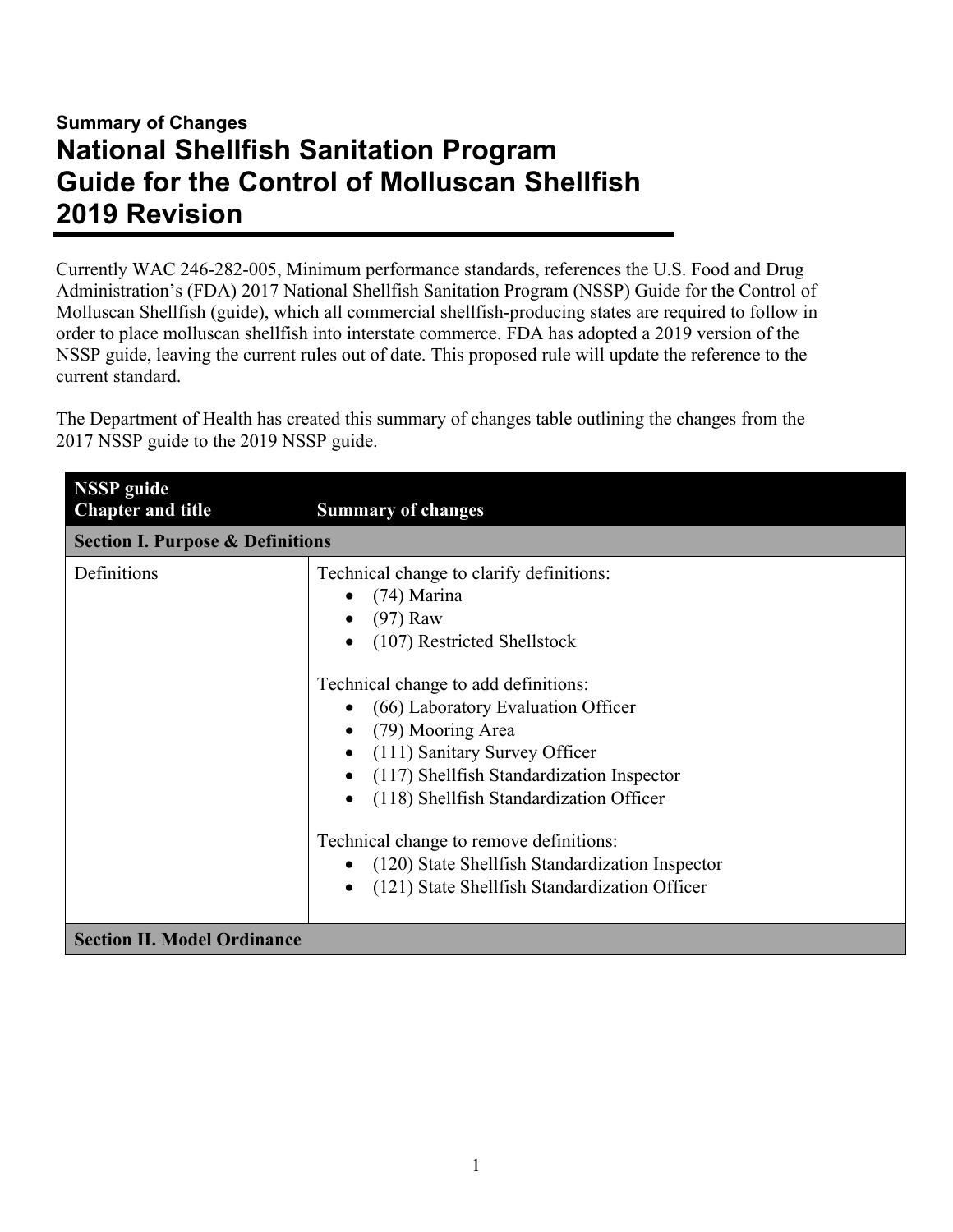| <b>NSSP</b> guide<br><b>Chapter and title</b>                                          | <b>Summary of changes</b>                                                                                                                                                                                                                                                                                                                                                                                              |
|----------------------------------------------------------------------------------------|------------------------------------------------------------------------------------------------------------------------------------------------------------------------------------------------------------------------------------------------------------------------------------------------------------------------------------------------------------------------------------------------------------------------|
| Chapter I. Shellfish<br><b>Sanitation Program</b><br>Requirements for the<br>Authority | Technical change to add requirement of memorandum of understanding or<br>equivalency agreement when shipping shellfish into the United States:<br>@.01A(2) Administration                                                                                                                                                                                                                                              |
|                                                                                        | Technical change to add federal regulatory responsibility:<br>@.01A(3) Administration: FDA and NOAA have regulatory<br>responsibility in federal waters.<br>@.01B State Laws and Regulations: Federal Agency requirements to<br>have laws and regulations for the safety and sanitary control of<br>growing areas and harvest control.<br>· @.01D Shared Responsibilities<br>$\bullet$ @.01E Administrative Procedures |
|                                                                                        | Technical change to add personnel training requirements:<br>$(a)$ O1H Personnel Training requirements for implanting the NSSP                                                                                                                                                                                                                                                                                          |
|                                                                                        | Technical change to add plant inspection requirement<br>$(2.02F(3)$ Inspections<br>$\bullet$                                                                                                                                                                                                                                                                                                                           |
|                                                                                        | Technical change to previous language of criteria for laboratory evaluations<br>and how conformance is to be determined<br>$\bullet$ @.03B1bii Technical Evaluation                                                                                                                                                                                                                                                    |
|                                                                                        | Technical change to previous language of criteria for requirements for<br>evaluation of the shellfish plant inspection program conformance<br>designations<br>@.03B4f Conformance Designations                                                                                                                                                                                                                         |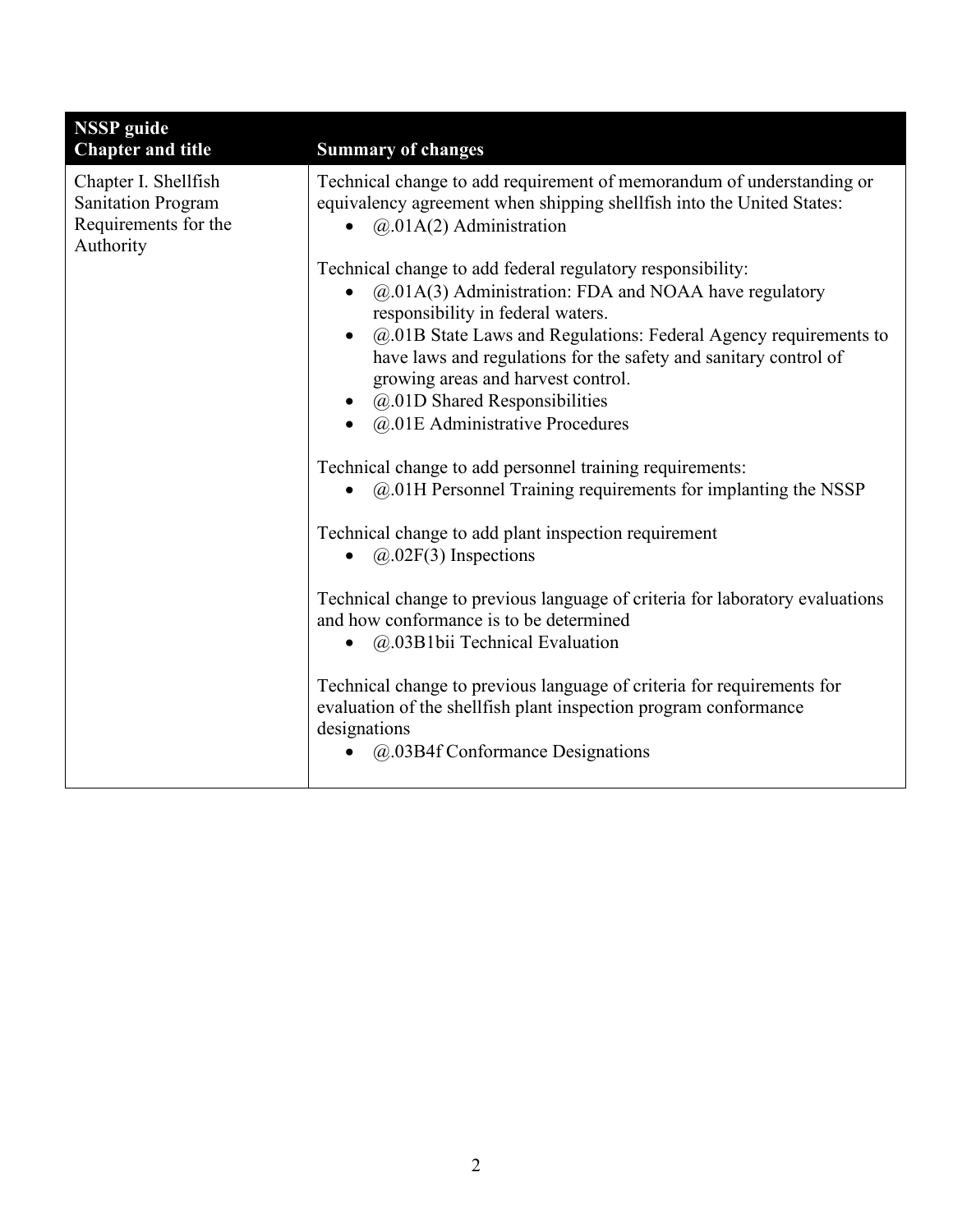| Chapter II. Risk Assessment<br>and Risk Management | Technical clarification that the state or local epidemiologist in the state<br>where an outbreak occurs will determine an epidemiological association<br>during illness outbreaks related to shellfish:<br>• @.01A Outbreaks of Shellfish-Related Illness                                                      |
|----------------------------------------------------|----------------------------------------------------------------------------------------------------------------------------------------------------------------------------------------------------------------------------------------------------------------------------------------------------------------|
|                                                    | Editorial change to reference the appropriate procedure to investigate food<br>borne illnesses:<br>@.01A Outbreaks of Shellfish-Related Illness<br>$\bullet$                                                                                                                                                   |
|                                                    | Technical clarification related to follow up required by the shellfish<br>authorities after an epidemiological association has been made:<br>@.01B-C Outbreaks of Shellfish-Related Illness<br>$\bullet$                                                                                                       |
|                                                    | Technical change requiring actions by the shellfish authorities during<br>multiple source outbreaks and implementing precautionary closures in<br>shellfish growing areas:<br>$\omega$ , 01C(2-3) Outbreaks of Shellfish-Related Illness                                                                       |
|                                                    | Technical clarification identifying the state authority responsibility related to<br>post-harvest contamination or mishandling:<br>@.01D Outbreaks of Shellfish-Related Illness<br>$\bullet$                                                                                                                   |
|                                                    | Technical clarification outlining the closure, reopening, and recall<br>requirements related to not completing an investigation within 24 hours:<br>@.01E Outbreaks of Shellfish-Related Illness<br>$\bullet$                                                                                                  |
|                                                    | Technical clarification related to the closure of a growing area and the review<br>of the potential pollution conditions within that growing area:<br>@.01G Outbreaks of Shellfish-Related Illness                                                                                                             |
|                                                    | Technical change allowing shellfish product that is recalled as a result of an<br>illness outbreak due to Norovirus to be reconditions and defining the time<br>that product must be placed back in the growing area:<br>@.01I Outbreaks of Shellfish-Related Illness                                          |
|                                                    | Technical change not requiring growing area closures related to Vibrio<br>parahaemolyticus cases that are reported more than 60 days after harvest or<br>when environmental parameters have changed:<br>@.02A Shellfish Related Illnesses Associated with Vibrio<br>$\bullet$<br>parahaemolyticus (V.p.)       |
|                                                    | Technical change requiring the Authority to complete an investigation of the<br>illnesses within 72 hours, closing implicated portions of growing areas if the<br>investigation is not completed, notification to ISSC and FDA, recalls, and<br>growing area evaluations related to multiple source illnesses: |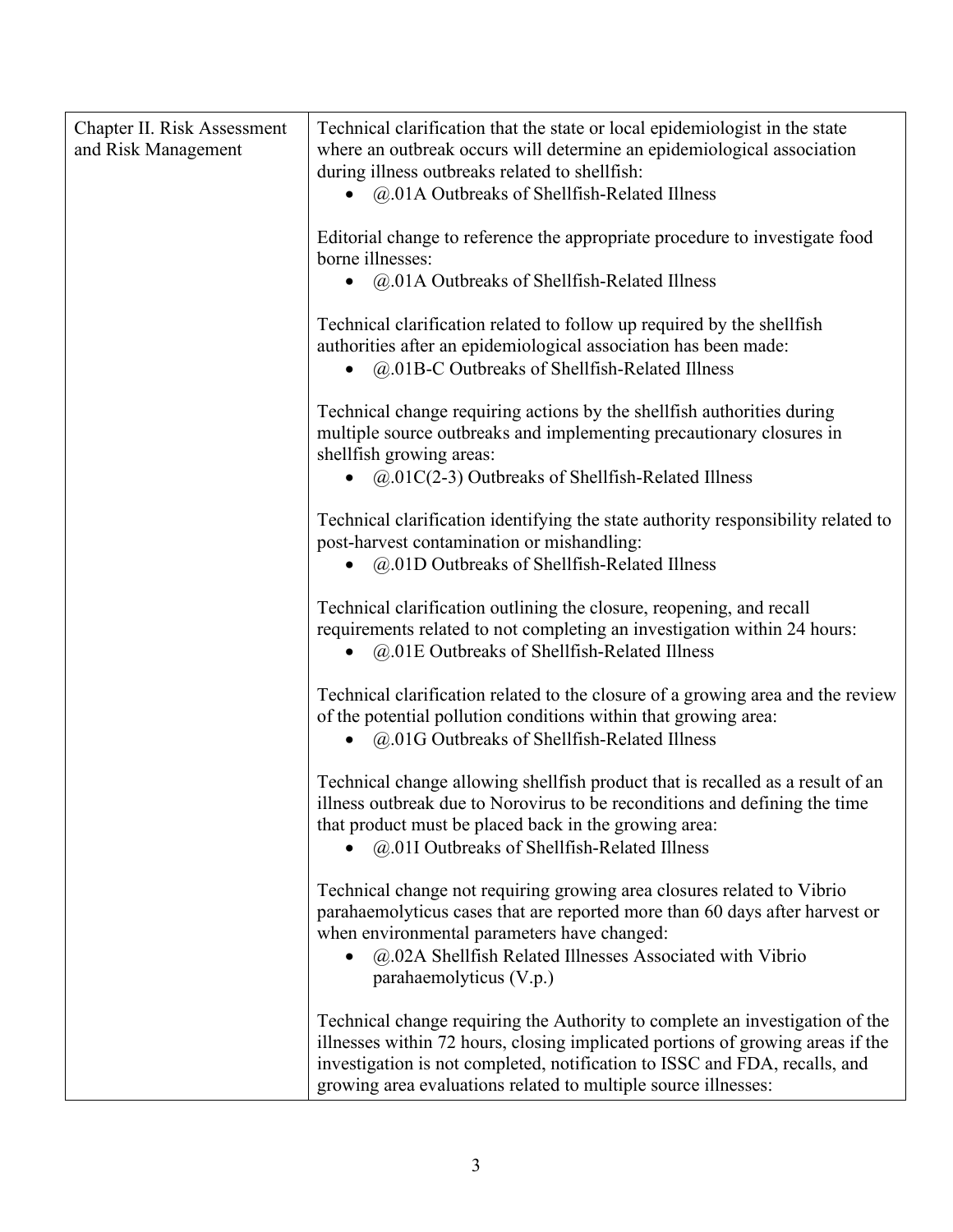| <b>NSSP</b> guide<br><b>Chapter and title</b> | <b>Summary of changes</b>                                                                                                                                                                                                                                                                                                                       |
|-----------------------------------------------|-------------------------------------------------------------------------------------------------------------------------------------------------------------------------------------------------------------------------------------------------------------------------------------------------------------------------------------------------|
|                                               | $\omega$ , 02A(4-8) Shellfish Related Illnesses Associated with Vibrio<br>parahaemolyticus (V.p.)                                                                                                                                                                                                                                               |
|                                               | Technical change adding "for approved post-harvest processing to control<br>the Vibrio vulnificus hazard" to the control measures to reduce the risk of<br>V.v. illnesses:<br>• $(\partial \Omega \cdot 06E(1)(b)(i))$ Vibrio vulnificus Control Plan                                                                                           |
|                                               | Technical change amending options for Vibrio vulnificus control plans:<br>• $(a)$ .06E(1)(c-d) Vibrio vulnificus Control Plan                                                                                                                                                                                                                   |
|                                               | Technical change requiring annual evaluations of Vibrio vulnificus control<br>plans:<br>• $(a.06(2)(a)$ Vibrio vulnificus Control Plan                                                                                                                                                                                                          |
|                                               | Technical clarification of Vibrio parahaemolyticus control plans allowing for<br>oysters in compliance with cooling requirements labeled as being for<br>shucking by a certified dealer or for approved post-harvest processing to<br>control the Vibrio parahaemolyticus hazard:<br>• $\omega$ .06B(4)(c) Vibrio parahaemolyticus Control Plan |
|                                               |                                                                                                                                                                                                                                                                                                                                                 |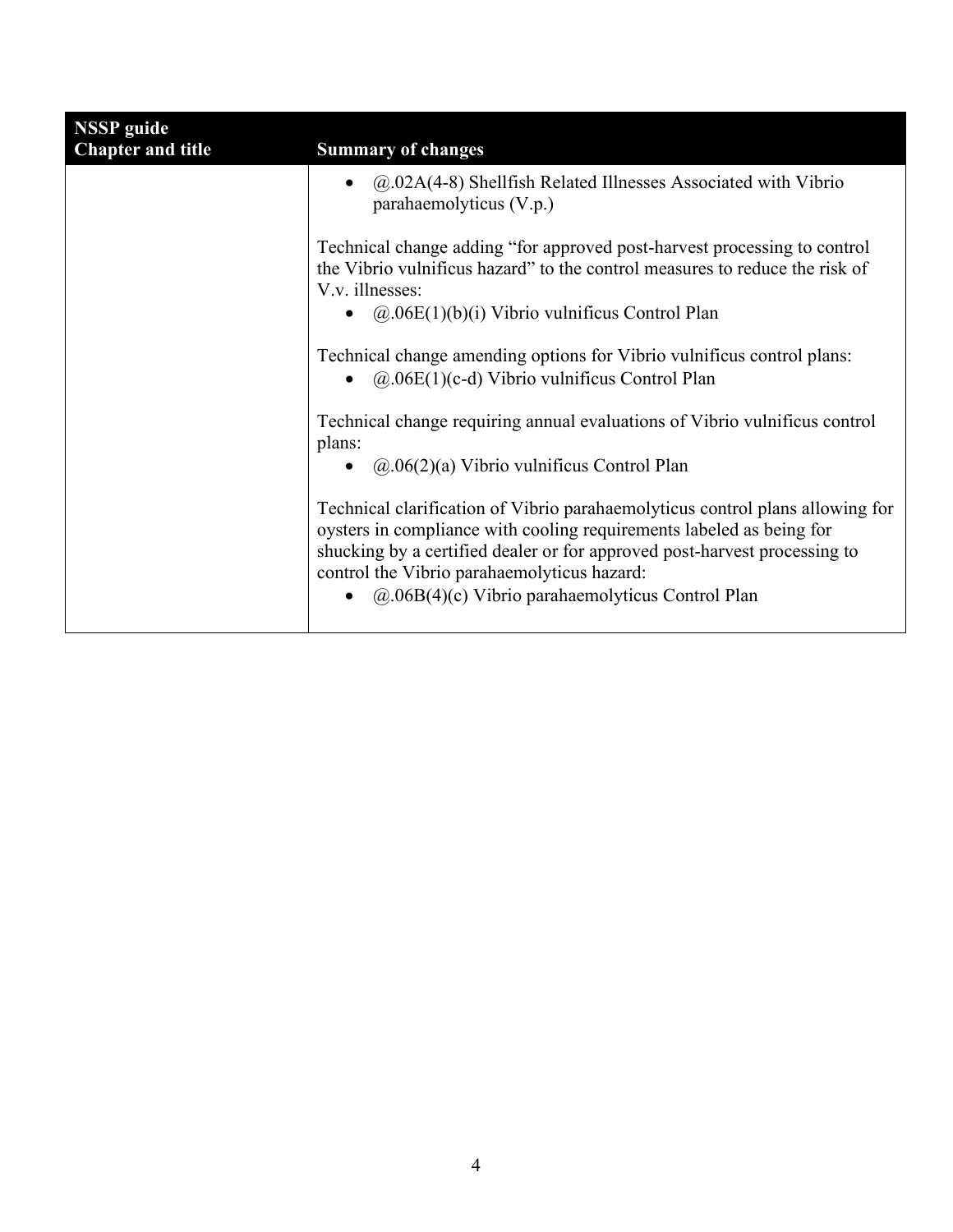| Chapter IV. Shellstock<br>Growing Areas | Technical change requiring the sanitary survey report to be reviewed and<br>signed by the Sanitary Survey Officer and removing this recommendation to<br>provide information to other agencies that have the regulatory responsibility<br>to respond to pollution sources:<br>• $(a)$ .01A(3)(a) and (4) Sanitary Survey |
|-----------------------------------------|--------------------------------------------------------------------------------------------------------------------------------------------------------------------------------------------------------------------------------------------------------------------------------------------------------------------------|
|                                         | Technical change defining what an assessment of pollution sources during a<br>shoreline survey may include:<br>$(a.01D(f)$ Sanitary Survey<br>$\bullet$                                                                                                                                                                  |
|                                         | Technical change providing an exemption to the water quality standards for<br>offshore state waters greater than three miles from shore where there are not<br>pollution sources that will impact water quality:<br>$\bullet$ ( $\omega$ ,02C(3) Microbiological Standards                                               |
|                                         | Technical change allowing water quality statistics and sampling techniques<br>(SRS or APC) to be used in growing areas based on the reason the station is<br>placed (point or nonpoint sources) not the reason for the existing<br>classification of the area:                                                           |
|                                         | @.02E-H Microbiological Standards                                                                                                                                                                                                                                                                                        |
|                                         | Editorial changes to clarify the classification of a growing area. Technical<br>change to allow more than one classification to be used in a single growing<br>area:                                                                                                                                                     |
|                                         | $(a.03A(2)$ Growing Area Classification<br>$\bullet$                                                                                                                                                                                                                                                                     |
|                                         | Technical change to create a "controlled access" status in the case of<br>biotoxins:<br>$(a.03A(5)$ Growing Area Classification<br>$\bullet$                                                                                                                                                                             |
|                                         |                                                                                                                                                                                                                                                                                                                          |
|                                         | Technical change establishing the use of marine water to determine<br>reopening status when pathogens are of concern and FDA action levels for<br>poisonous and deleterious substances:                                                                                                                                  |
|                                         | $(a.03A(5)(d)$ Growing Area Classification                                                                                                                                                                                                                                                                               |
|                                         | Editorial changes to clarify the criteria used to determine Conditionally<br>Approved classifications:                                                                                                                                                                                                                   |
|                                         | $(a.03C(1)(a-d)$ Growing Area Classification                                                                                                                                                                                                                                                                             |
|                                         | Technical change allowing the use of marine water quality to determine<br>when a Conditional area can be reopened.                                                                                                                                                                                                       |
|                                         | $(a.03C(2)(c)(iii)$ Growing Area Classification<br>$\bullet$                                                                                                                                                                                                                                                             |
|                                         | Technical change reducing the required samples in a Conditional area<br>impacted by a wastewater treatment plant, combined sewer overflow, or                                                                                                                                                                            |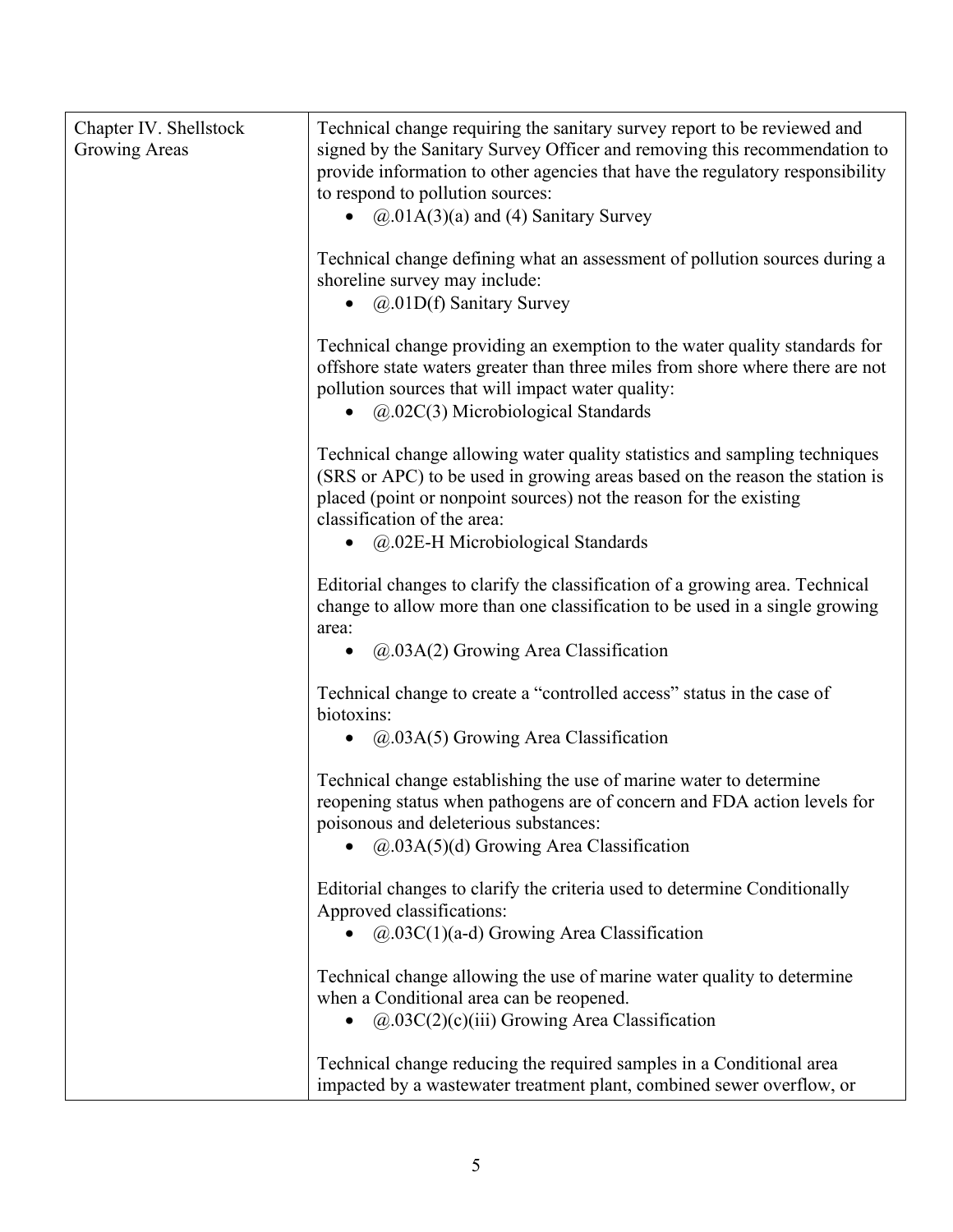| other point source from monthly to bimonthly when specific conditions are<br>met:                                                                                                                                                                                                                                                                                                                                                                                             |
|-------------------------------------------------------------------------------------------------------------------------------------------------------------------------------------------------------------------------------------------------------------------------------------------------------------------------------------------------------------------------------------------------------------------------------------------------------------------------------|
| $(a.03C(3)(b)(a-b)$ Growing Area Classification<br>$\bullet$                                                                                                                                                                                                                                                                                                                                                                                                                  |
| Technical change requiring FDA to classify harvest areas with known<br>biotoxin hazards in a manner equivalent to the requirements of Chapter IV.<br>@.03F Growing Area Classification                                                                                                                                                                                                                                                                                        |
| Technical change to add requirement for marine biotoxin sampling to include<br>a combination of management strategies listed in the NSSP Model Ordinance<br>and list those strategies in the Marine Biotoxin Plan:<br>@.04B Marine Biotoxin Management Plan<br>$\bullet$                                                                                                                                                                                                      |
| Editorial change to change phytoplankton that "are known" to occur to<br>phytoplankton that "have been documented" to occur:<br>@.04B Marine Biotoxin Management Plan<br>@.04B(1) Marine Biotoxin Management Plan<br>$\bullet$                                                                                                                                                                                                                                                |
| Technical change to add administrative procedure requirements to Biotoxin<br>Management Plan and reference the guidance documents for specific criteria:<br>@.04B(2)(a) Marine Biotoxin Management Plan: Maintain a toxin-<br>$\bullet$<br>producing phytoplankton and/or shellfish sampling program                                                                                                                                                                          |
| Technical change to require shellfish harvested from growing areas place in<br>the controlled access meets all conditions of harvest restrictions prior to sale:<br>$(a.04B(2)(h)$ Marine Biotoxin Management Plan                                                                                                                                                                                                                                                            |
| Technical change to list marine biotoxin management strategies and remove<br>previous language. Added management strategies listed:<br>@.04B(4) Marine biotoxin management strategies<br>• $(a)$ .04B(4)(a) Phytoplankton monitoring<br>$(a)$ .04B(4)(b) Routine shellfish toxicity monitoring<br>$(20.04B(4)(c)$ Pre-harvest shellfish toxicity testing<br>$(2.04B(4)(d)$ Shellfish lot testing<br>$(a)$ .04B(4)(e) Pre-harvest shellfish toxicity screening and lot testing |
| Technical change to require the marine biotoxin management plan to include<br>memoranda of understanding between the Authority and individual growers<br>to allow harvesting in growing areas place in controlled access:<br>$(a)$ .04B(5) marine biotoxin management plan-memoranda of<br>understanding                                                                                                                                                                      |
| Technical change to remove language describing the Authority's requirement<br>for establishing requirements for harvesting in closed waters:                                                                                                                                                                                                                                                                                                                                  |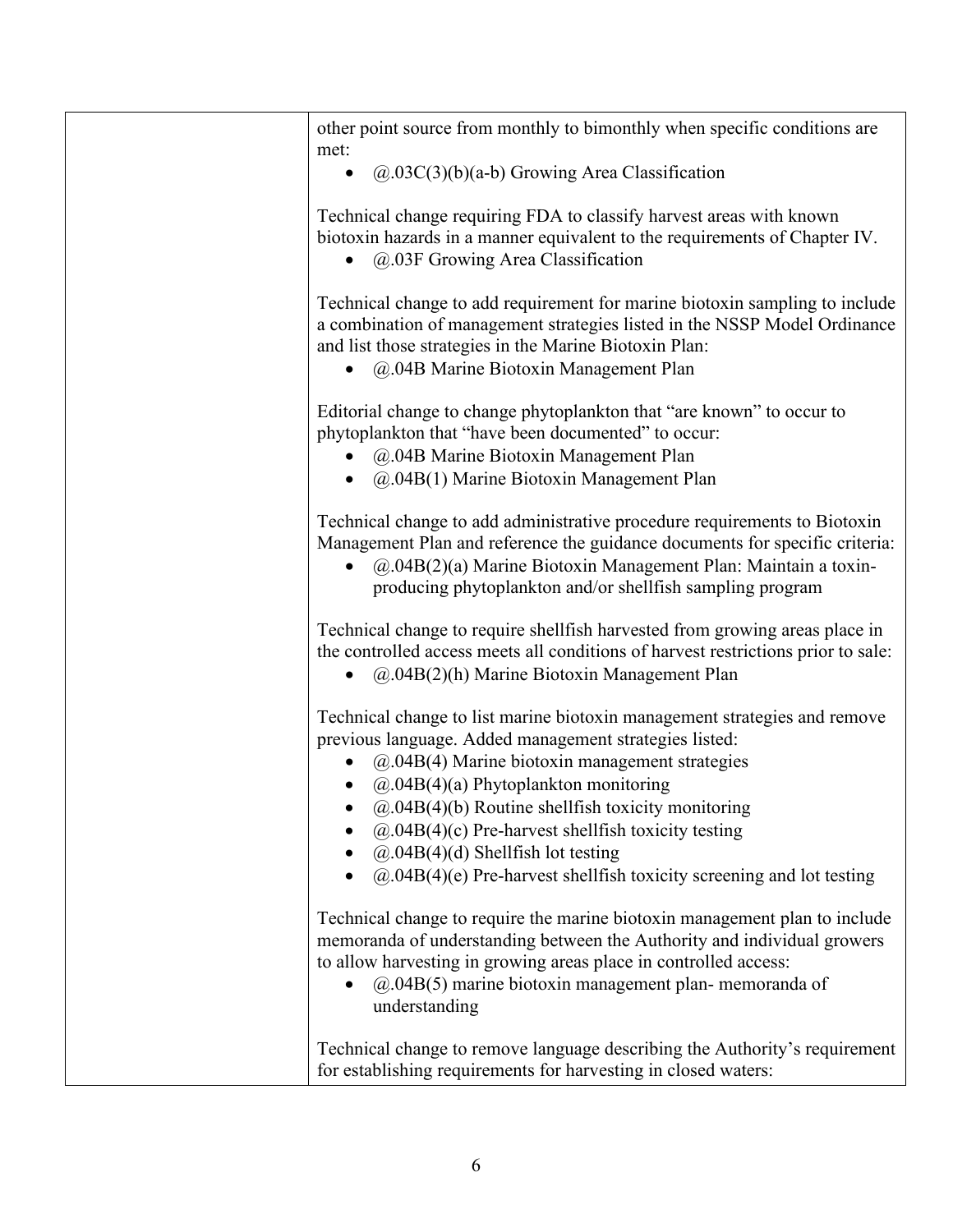| <b>NSSP</b> guide<br><b>Chapter and title</b>                                              | <b>Summary of changes</b>                                                                                                                                                                                                                                                             |
|--------------------------------------------------------------------------------------------|---------------------------------------------------------------------------------------------------------------------------------------------------------------------------------------------------------------------------------------------------------------------------------------|
|                                                                                            | $(a)$ .04B(5) marine biotoxin management plan- agreements or<br>$\bullet$<br>memoranda of understanding<br>@.04B(6) Federal Waters                                                                                                                                                    |
|                                                                                            | Technical change to add "Controlled Access" as a term:<br>@.04C Closed or Controlled Access Status of Growing Areas                                                                                                                                                                   |
|                                                                                            | Technical change to remove 5,000 cells/L for closure requirement for NSP:<br>$(a).04C(1)(b)$ : NSP                                                                                                                                                                                    |
|                                                                                            | Technical change to add when the Authority can place a growing area in the<br>controlled access status:<br>$(a)$ .04C(7) Controlled access status                                                                                                                                     |
|                                                                                            | Technical change requiring a pollution assessment of any marina area<br>classified as Conditionally Approved or Conditionally Restricted:<br>$(a)$ .05A(1-2) Marinas<br>$\bullet$                                                                                                     |
|                                                                                            | Technical change requiring the incorporation of Federal No Discharge<br>Zones, local no discharge and occupancy by-laws, and use of pump out<br>facilities into the dilution analysis used to create the classification around a<br>marina:<br>$\bullet$ ( $\omega$ .05B(f-g) Marinas |
|                                                                                            | Technical change adding moorage areas to the evaluation requirements. This<br>separates moorage areas from marinas and requires the Authority to<br>complete an evaluation.<br>@.06 Mooring Areas                                                                                     |
| Chapter VI. Shellfish<br>Aquaculture                                                       | Technical change to add a description of the mitigation measures to<br>minimize the potential pollution of birds/mammals to the operational plan:<br>.04A (6) Aquaculture That Attracts Birds or Mammals                                                                              |
| Chapter VII. Wet Storage in<br>Approved and Conditionally<br><b>Approved Growing Areas</b> | Technical change to clarify wet storage tanks shall have no detectable levels<br>of coliform group as measured by an approved NSSP method appropriate for<br>UV process water:<br>.04 $C(1)$ (f) Wet Storage Source Water                                                             |
|                                                                                            | Technical change to decrease the number of water samples required when<br>testing for coliform group:<br>.04C(2)b(i) Continuous Flow-through System<br>$\bullet$                                                                                                                      |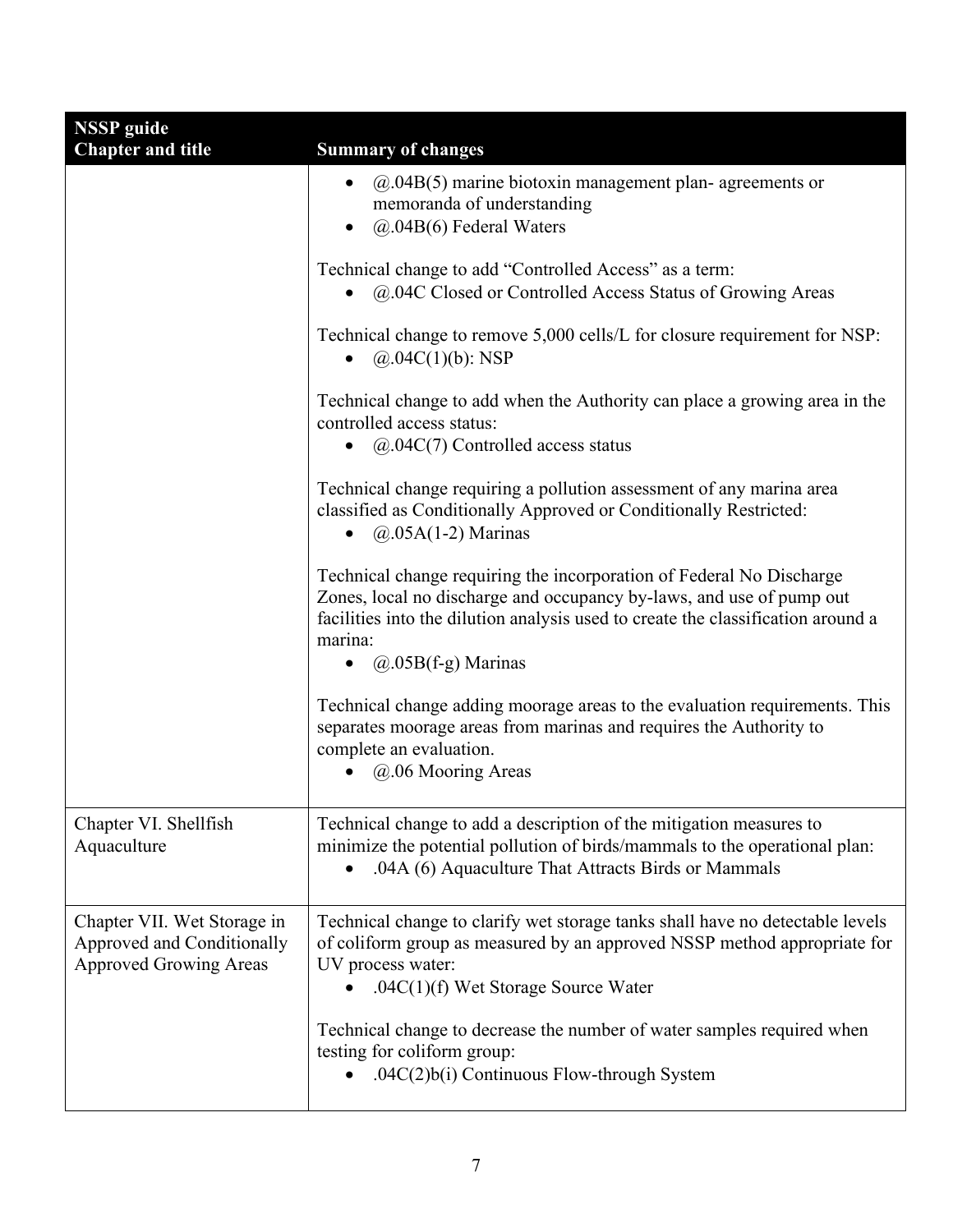| <b>NSSP</b> guide                                       |                                                                                                                                                                                                                                                                                                       |
|---------------------------------------------------------|-------------------------------------------------------------------------------------------------------------------------------------------------------------------------------------------------------------------------------------------------------------------------------------------------------|
| <b>Chapter and title</b>                                | <b>Summary of changes</b>                                                                                                                                                                                                                                                                             |
| Chapter VIII. Control of<br><b>Shellfish Harvesting</b> | Editorial change to clarify appropriate identification of growing areas where<br>shellstock harvest is not allowed:<br>@.01A(2)(d) Control of Shellstock Growing Areas<br>$\bullet$<br>• $(a.01A(3)(b)$ Control of Shellstock Growing Areas<br>$\bullet$ ( $\omega$ , 01B (2) Patrol of Growing Areas |
|                                                         | Technical change to remove requirement for officer training:<br>• $(a)$ .01B(6) Patrol of Growing Areas                                                                                                                                                                                               |
|                                                         | Technical change to remove Standardized Evaluation Criteria:<br>$(a.01B(8)$ Patrol of Growing Areas                                                                                                                                                                                                   |
|                                                         | Technical change to clarify the Authority's requirements to establish water<br>temperature and air temperature:<br>@.02C Shellstock Time to Temperature Controls<br>$\bullet$                                                                                                                         |
|                                                         | Editorial change to clarify the disposal of human sewage and bodily fluids:<br>.02D(1) Disposal of Human Sewage and Bodily Fluids                                                                                                                                                                     |
|                                                         | Technical change to add the requirement for a disposal system to be<br>available for vehicle operator:<br>• .02D(2) Disposal of Human Sewage and Bodily Fluids                                                                                                                                        |
|                                                         | Technical change to add "IN CHRONOLOGICAL ORDER" to 90 day<br>statement for harvesters:<br>.02 $F(5)(e)$ Shellstock Identification<br>$\bullet$                                                                                                                                                       |
|                                                         | Technical change to add ice production requirements for harvesters:<br>.02H Ice Production<br>$\bullet$                                                                                                                                                                                               |
|                                                         | Technical change to add shellstock harvesting requirements in Federal<br>Waters:<br>.03 Shellstock Harvesting in Federal Waters<br>$\bullet$                                                                                                                                                          |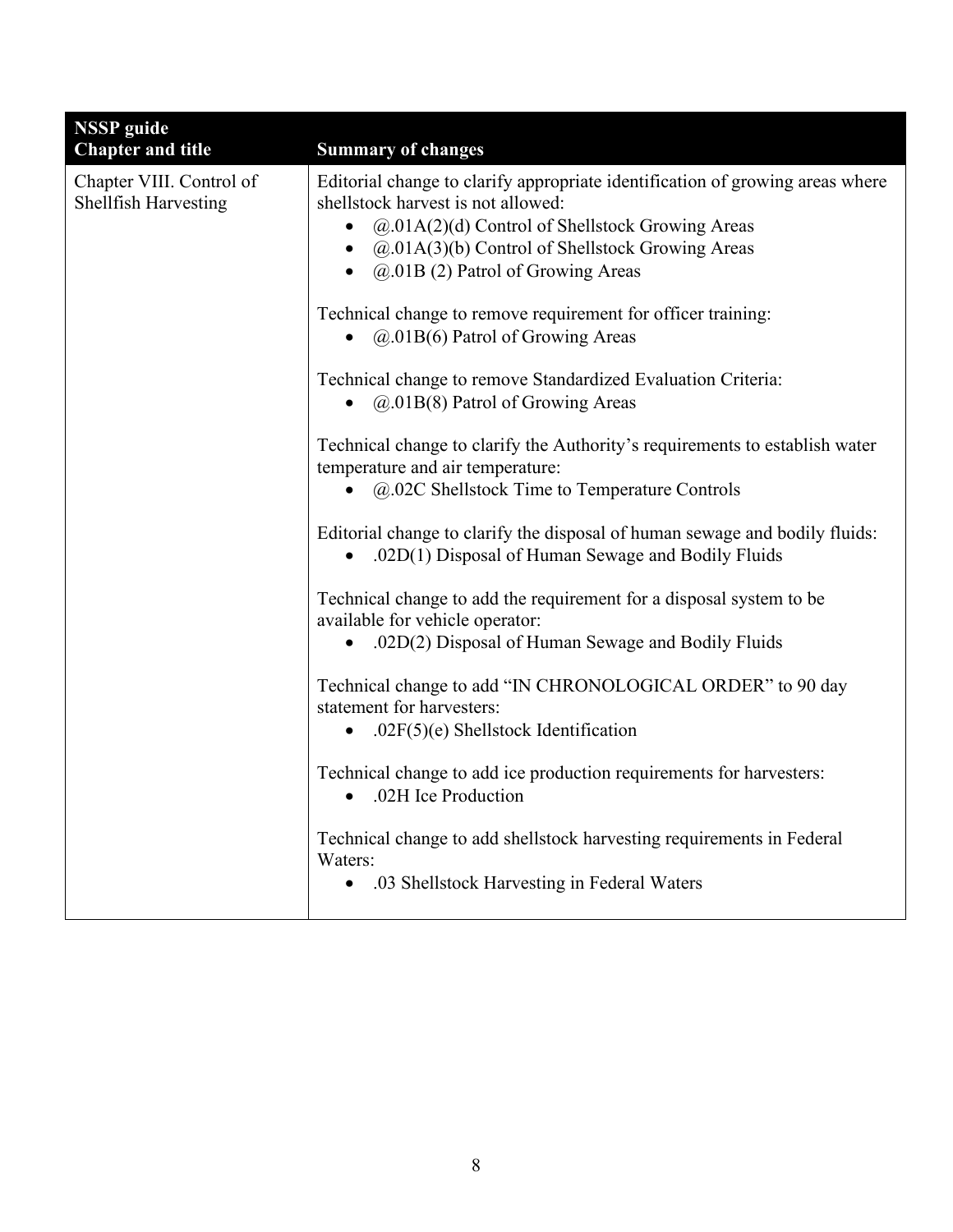| <b>NSSP</b> guide                                     |                                                                                                                                                                                                                                                                                                                                                                                                                                           |
|-------------------------------------------------------|-------------------------------------------------------------------------------------------------------------------------------------------------------------------------------------------------------------------------------------------------------------------------------------------------------------------------------------------------------------------------------------------------------------------------------------------|
| <b>Chapter and title</b>                              | <b>Summary of changes</b>                                                                                                                                                                                                                                                                                                                                                                                                                 |
| Chapter IX. Transportation                            | Technical change to add requirement for disposal of human sewage and<br>bodily fluids:<br>.01G Conveyances Used to Transport Shellstock to the Original<br>Dealer<br>.02C Conveyances Used to Transport Shellstock from Dealer to<br>Dealer<br>Technical change to add the requirement for the temperature of shellstock to<br>be recorded by the shipping dealer at the time of shipment:<br>.05A(2) Transportation Records<br>$\bullet$ |
| Chapter X. General<br><b>Requirements for Dealers</b> | Technical change to remove hand sanitizing as a requirement:<br>.02(4) General Sanitation Requirements                                                                                                                                                                                                                                                                                                                                    |
|                                                       | Technical change to recognize depuration processor as a type of certification:<br>$.04B(5)$ Types of Certification                                                                                                                                                                                                                                                                                                                        |
|                                                       | Editorial change to clarify dual-purpose tag use:<br>.05B(3) Shellstock Identification, Tags<br>.05B(4) Shellstock Identification, Tags                                                                                                                                                                                                                                                                                                   |
|                                                       | Technical change to alter language used on a restricted use shellstock tag:<br>.05E Shellstock Identification                                                                                                                                                                                                                                                                                                                             |
|                                                       | Technical change to add restricted shellfish from federal waters:<br>.09A Restricted Shellfish from Federal Waters                                                                                                                                                                                                                                                                                                                        |
| Chapter XI. Shucking and<br>Packing                   | Technical change to add a Critical Limit under the receiving Critical Control<br>Point for restricted shellstock:<br>.01A(1) Receiving Critical Control Point- Critical Limit                                                                                                                                                                                                                                                             |
|                                                       | Technical change to remove requirement of maintaining conveyance<br>temperature in Receiving Critical Limit:<br>.01A(2) Receiving Critical Control Point- Critical Limit                                                                                                                                                                                                                                                                  |
|                                                       | Technical change to remove hand sanitizing requirement:<br>.02C $(3)(b)$ Employee practices<br>.02D Maintenance of Hand Washing and Toilet Facilities                                                                                                                                                                                                                                                                                     |
|                                                       | Technical change to remove requirement for toilet paper to be in a suitable<br>holder:<br>.02D(6) Maintenance of Hand Washing and Toilet Facilities<br>$\bullet$                                                                                                                                                                                                                                                                          |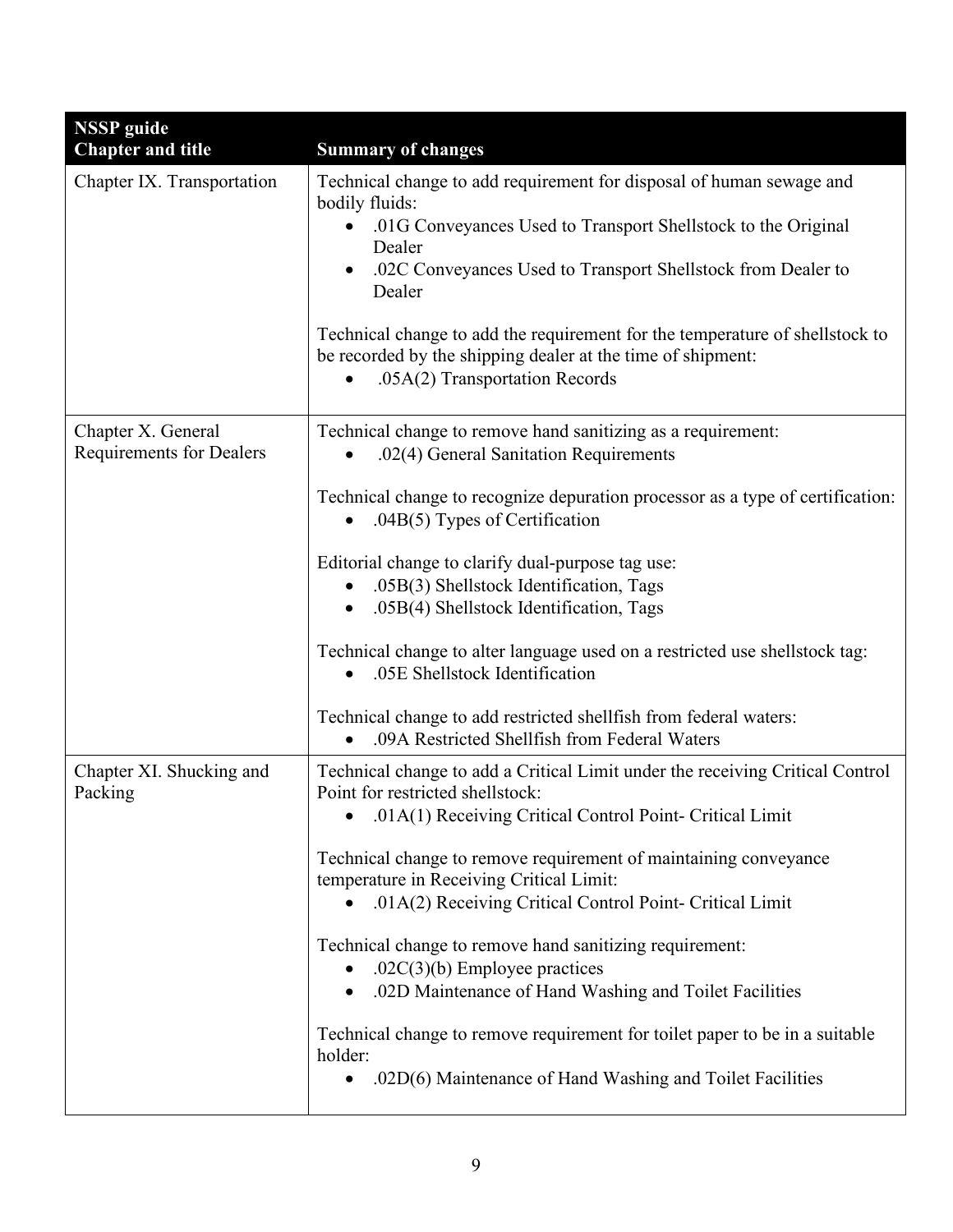| <b>NSSP</b> guide<br><b>Chapter and title</b>  | <b>Summary of changes</b>                                                                                                                                                                                                                                                                                                                                                                                                                                                                                |
|------------------------------------------------|----------------------------------------------------------------------------------------------------------------------------------------------------------------------------------------------------------------------------------------------------------------------------------------------------------------------------------------------------------------------------------------------------------------------------------------------------------------------------------------------------------|
| Chapter XII. Repacking of<br>Shucked Shellfish | Technical change to remove hand sanitizing requirement:<br>.02 $C(2)$ (b) Prevention of Cross Contamination<br>.02D Maintenance of Hand Washing and Toilet Facilities<br>Technical change to remove requirement for toilet paper to be in a suitable<br>holder:<br>.02D(3)(c) Maintenance of Hand Washing and Toilet Facilities<br>$\bullet$                                                                                                                                                             |
| Chapter XIII. Shellstock<br>Shipping           | Technical change to remove requirement of maintaining conveyance<br>temperature in Receiving Critical Limit:<br>.01A(2)(d) Receiving Critical Control Point- Critical Limit<br>Technical change to remove hand sanitizing requirement:<br>.02C(2)(a) Employee practices<br>.02D Maintenance of Hand Washing and Toilet Facilities<br>Technical change to remove requirement for toilet paper to be in a suitable<br>holder:<br>.02D(3)(c) Maintenance of Hand Washing and Toilet Facilities<br>$\bullet$ |
| Chapter XIV. Reshipping                        | Technical change to remove requirement of maintaining conveyance<br>temperature in Receiving Critical Limit:<br>.01A(1)(d) Receiving Critical Control Point- Critical Limit<br>Technical change to remove hand sanitizing requirement:<br>.02C $(2)(a)$ Employee practices<br>.02D Maintenance of Hand Washing and Toilet Facilities<br>Technical change to remove requirement for toilet paper to be in a suitable<br>holder:<br>.02D(3)(c) Maintenance of Hand Washing and Toilet Facilities           |